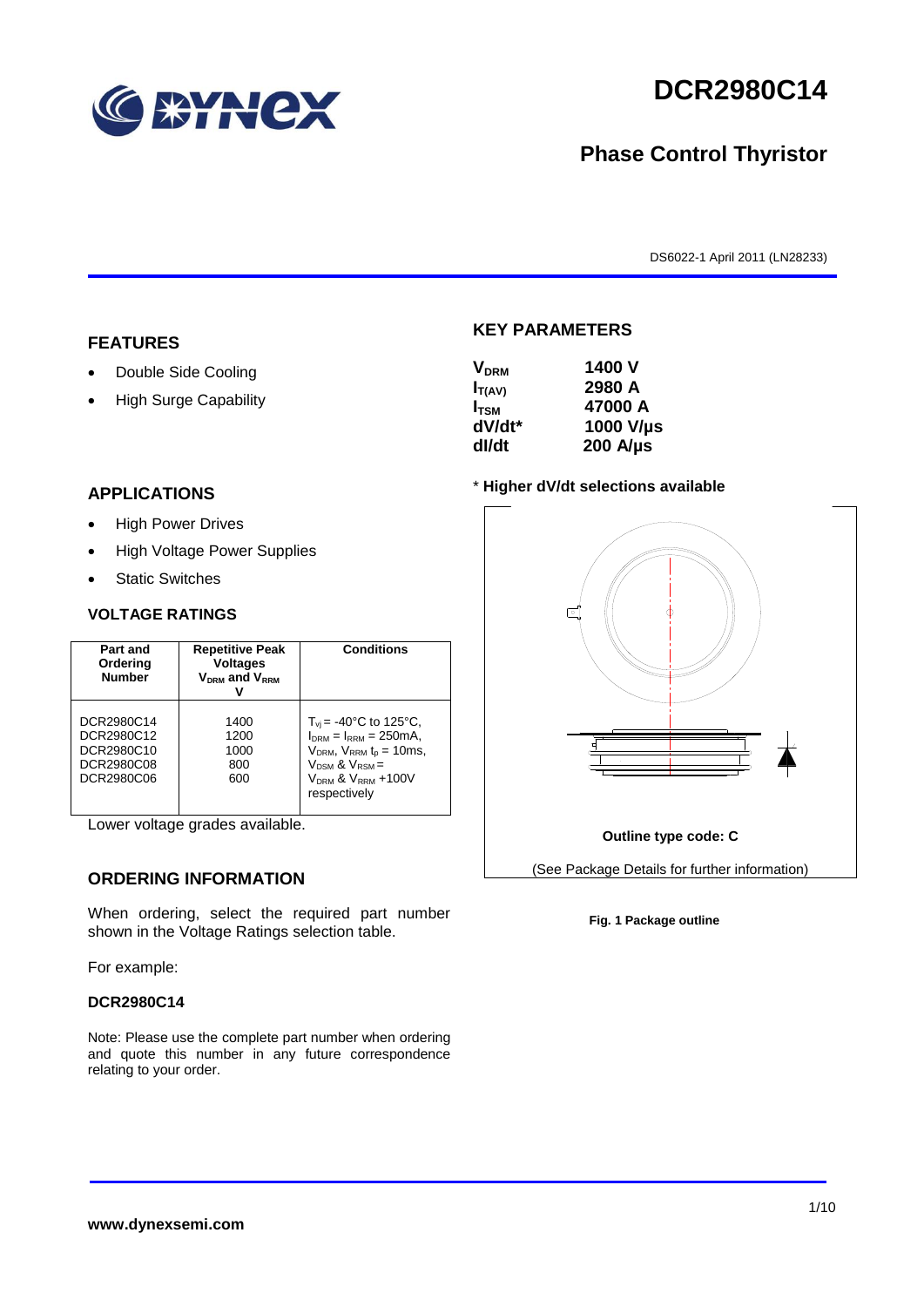

## **CURRENT RATINGS**

**Tcase = 60°C unless stated otherwise**

| Symbol             | <b>Parameter</b>                     | <b>Test Conditions</b>   | Max. | <b>Units</b> |
|--------------------|--------------------------------------|--------------------------|------|--------------|
| Double Side Cooled |                                      |                          |      |              |
| $I_{T(AV)}$        | Mean on-state current                | Half wave resistive load | 2980 | Α            |
| $I_{T(RMS)}$       | <b>RMS</b> value                     | -                        | 4680 | A            |
| Iт                 | Continuous (direct) on-state current | $\overline{\phantom{0}}$ | 4210 | Α            |

#### **SURGE RATINGS**

| Symbol       | <b>Parameter</b>                        | <b>Test Conditions</b>                           | Max.  | <b>Units</b>      |
|--------------|-----------------------------------------|--------------------------------------------------|-------|-------------------|
| <b>I</b> TSM | Surge (non-repetitive) on-state current | 10ms half sine, $T_{\text{case}} = 125^{\circ}C$ | 47.0  | kA                |
| $l^2t$       | I <sup>2</sup> t for fusing             | $V_R = 0$                                        | 11.05 | MA <sup>2</sup> S |

### **THERMAL AND MECHANICAL RATINGS**

| Symbol           | <b>Parameter</b>                      | <b>Test Conditions</b>    |    | Min. | Max.   | <b>Units</b> |
|------------------|---------------------------------------|---------------------------|----|------|--------|--------------|
| $R_{th(i-c)}$    | Thermal resistance – junction to case | Double side cooled        | DC |      | 0.0125 | °C/W         |
| $R_{th(c-h)}$    | Thermal resistance – case to heatsink | Double side cooled        | DC |      | 0.004  | °C/W         |
| $T_{\nu j}$      | Virtual junction temperature          | <b>Blocking VDRM/VRRM</b> |    |      | 125    | °C           |
| $T_{\text{stg}}$ | Storage temperature range             |                           |    | -40  | 140    | °C           |
| $F_m$            | Clamping force                        |                           |    | 40   | 50     | kN           |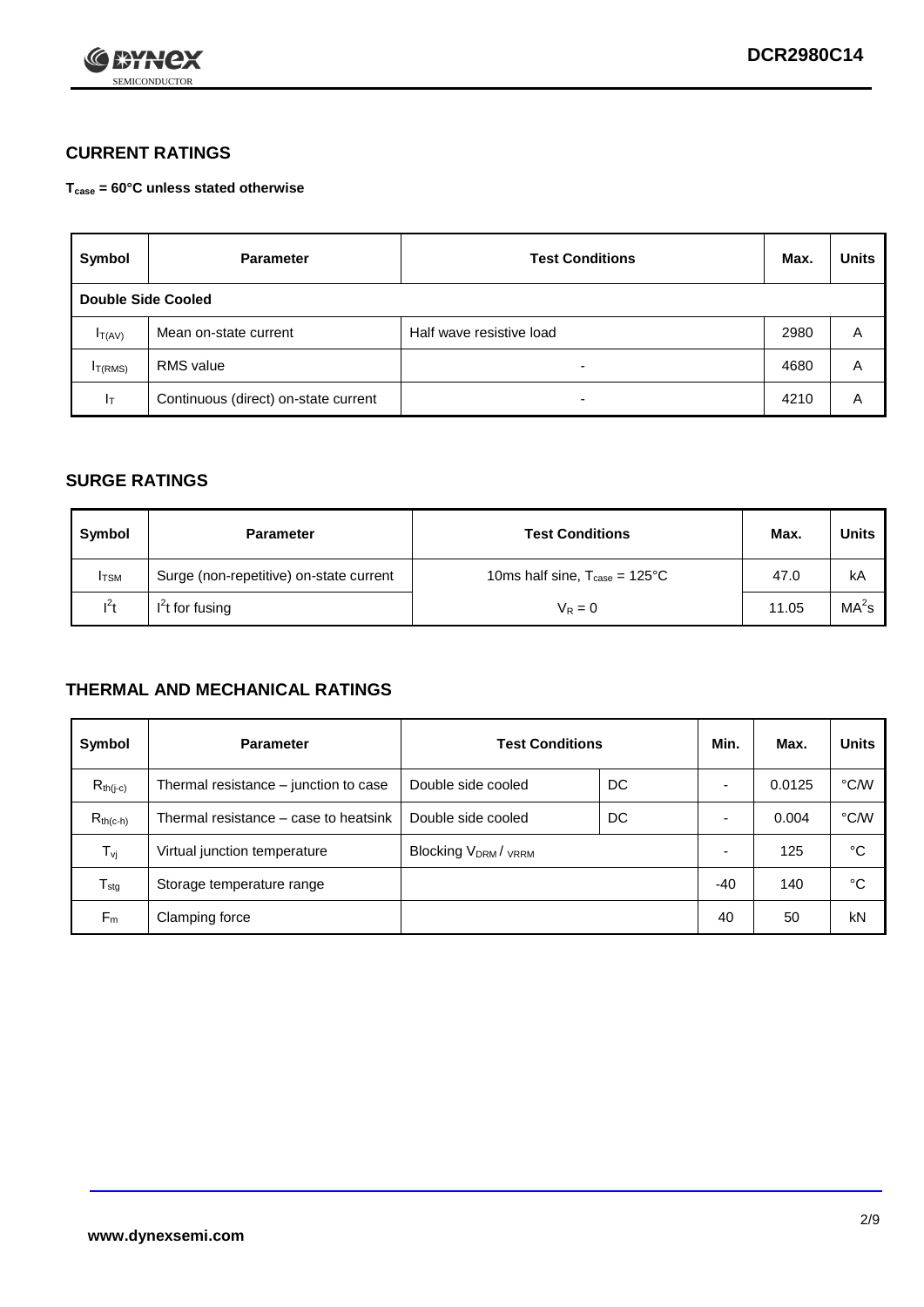

## **DYNAMIC CHARACTERISTICS**

| Symbol            | <b>Parameter</b>                                              | <b>Test Conditions</b>                                       |                 | Min.                     | Max.                     | <b>Units</b> |
|-------------------|---------------------------------------------------------------|--------------------------------------------------------------|-----------------|--------------------------|--------------------------|--------------|
| <b>IRRM</b> /IDRM | Peak reverse and off-state current                            | At $V_{RRM}/V_{DRM}$ , $T_{case} = 125^{\circ}C$             |                 | L,                       | 250                      | mA           |
| dV/dt             | Max. linear rate of rise of off-state voltage                 | To 67% $V_{DRM}$ , T <sub>i</sub> = 125°C, gate open         |                 | 1000                     | $\overline{\phantom{a}}$ | $V/\mu s$    |
| dl/dt             | Rate of rise of on-state current                              | From 67% $V_{DRM}$ to 4000A                                  | Repetitive 50Hz | $\overline{\phantom{a}}$ | 200                      | $A/\mu s$    |
|                   |                                                               | Gate source 30V, 10 $\Omega$ ,                               | Non-repetitive  | ٠                        | 1000                     | $A/\mu s$    |
|                   |                                                               | $t_r$ < 0.5µs, $T_i$ = 125°C                                 |                 |                          |                          |              |
| $V_T$             | On-state voltage                                              | $I_T = 3000A$ , $T_{case} = 125^{\circ}C$                    |                 |                          | 1.16                     | $\vee$       |
| $V_{T(TO)}$       | Threshold voltage                                             | $T_{\text{case}} = 125^{\circ}C$                             |                 |                          | 0.87                     | $\vee$       |
| $r_{\text{T}}$    | On-state slope resistance                                     | $T_{\text{case}} = 125^{\circ}C$                             |                 | ÷                        | 0.098                    | $m\Omega$    |
| $t_{\rm gd}$      | Delay time                                                    | $V_D = 67\%$ V <sub>DRM</sub> , gate source 30V, 10 $\Omega$ |                 | ٠                        | 3.0                      | μs           |
|                   |                                                               | $t_r = 0.5 \mu s$ , $T_i = 25^{\circ}C$                      |                 |                          |                          |              |
| $t_q$             | Turn-off time                                                 | $T_i$ = 125°C, $V_R$ = 100V, dl/dt = 10A/µs,                 |                 | ٠                        | 300                      | μs           |
|                   |                                                               | $dV_{DR}/dt = 20 V/\mu s$ linear to 67% $V_{DRM}$            |                 |                          |                          |              |
| $Q_{\rm S}$       | Stored charge<br>$I_T = 4000A$ , tp = 1000us, $T_i = 125$ °C, |                                                              |                 | 2600                     | μC                       |              |
| $I_{RR}$          | Reverse recovery current                                      | $dl/dt = 10A/\mu s$ ,                                        |                 |                          | 155                      | A            |
| IL.               | Latching current                                              | $T_i = 25^{\circ}C$ ,                                        |                 | $\overline{\phantom{0}}$ | 1                        | Α            |
| ΙH                | Holding current                                               | $T_i = 25^{\circ}C,$                                         |                 |                          | 200                      | mA           |

## **GATE TRIGGER CHARACTERISTICS AND RATINGS**

| Symbol          | <b>Parameter</b>         | <b>Test Conditions</b>                       | Max. | <b>Units</b> |
|-----------------|--------------------------|----------------------------------------------|------|--------------|
| V <sub>GT</sub> | Gate trigger voltage     | $V_{DRM}$ = 5V, $T_{case}$ = 25°C            | 3    | V            |
| $V_{GD}$        | Gate non-trigger voltage | At 40% $V_{DRM}$ , $T_{case}$ = 125°C        | TBD  | V            |
| Iст             | Gate trigger current     | $V_{DRM}$ = 5V, $T_{case}$ = 25°C            | 300  | mA           |
| lgp             | Gate non-trigger current | At 40% $V_{DRM}$ , $T_{case} = 125^{\circ}C$ | TBD  | mA           |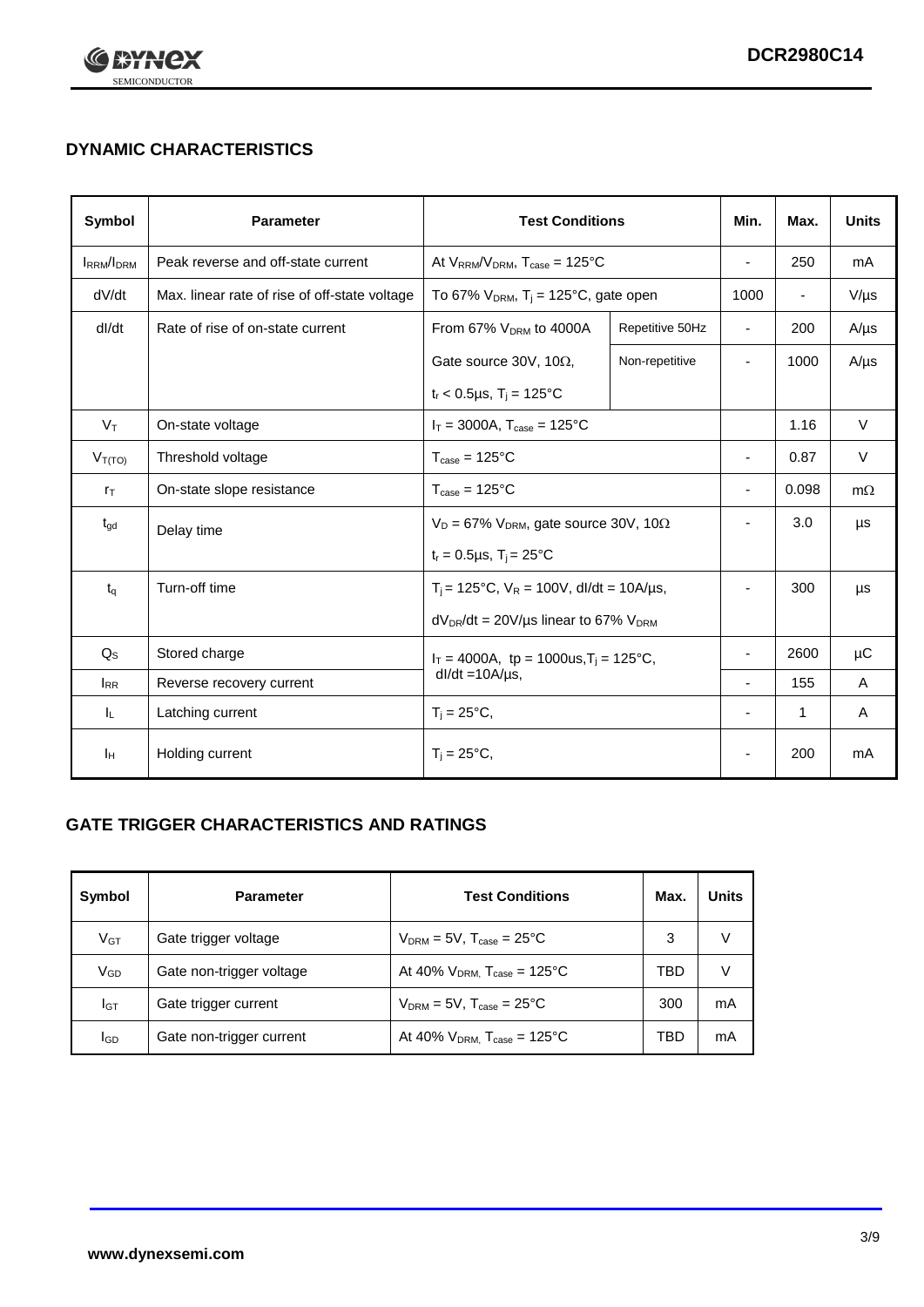

## **CURVES**



**Fig.2 Maximum &minimum on-state characteristics**



**Fig.3 Maximum (limit) transient thermal impedance – junction to case (°C/W)**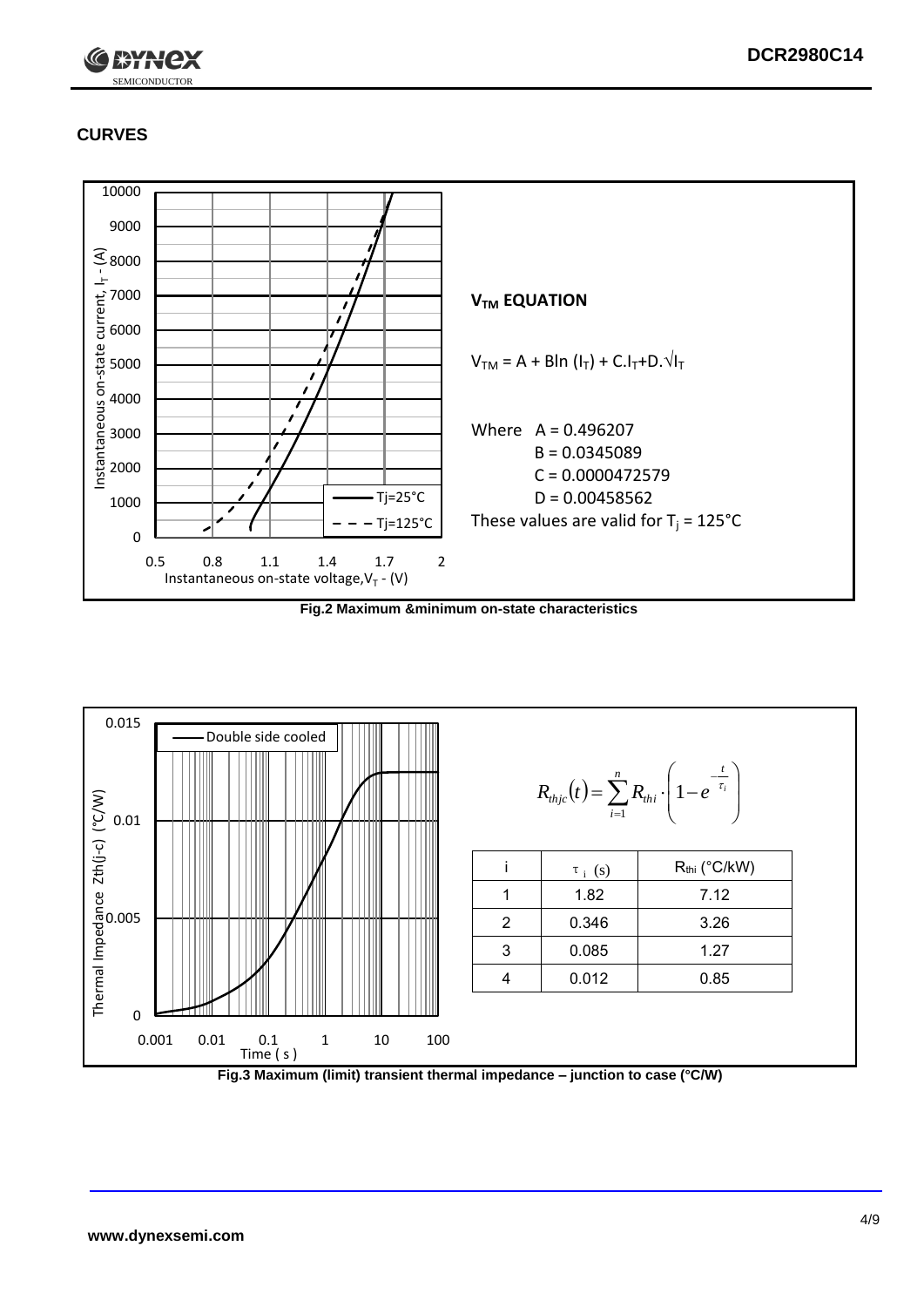





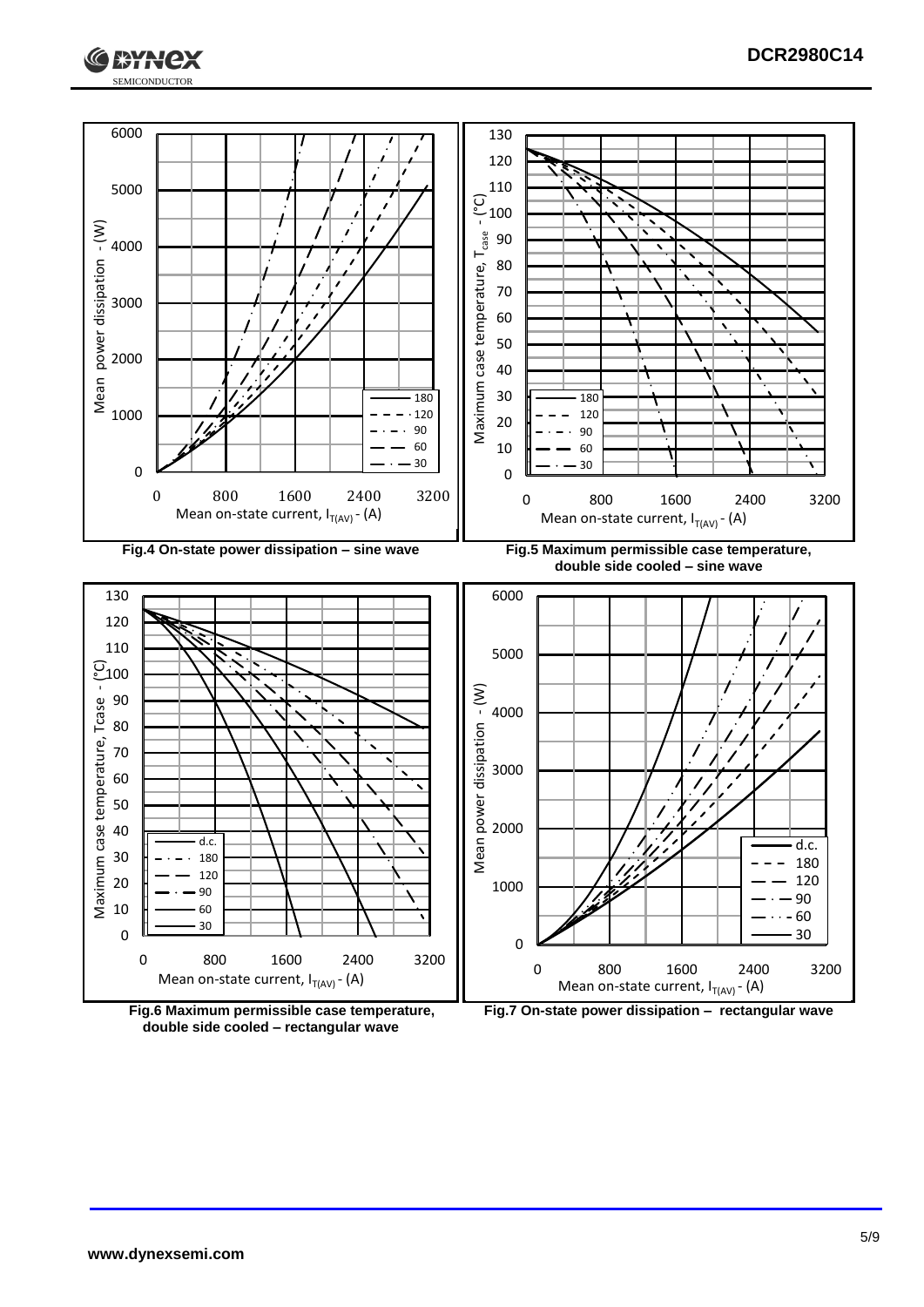

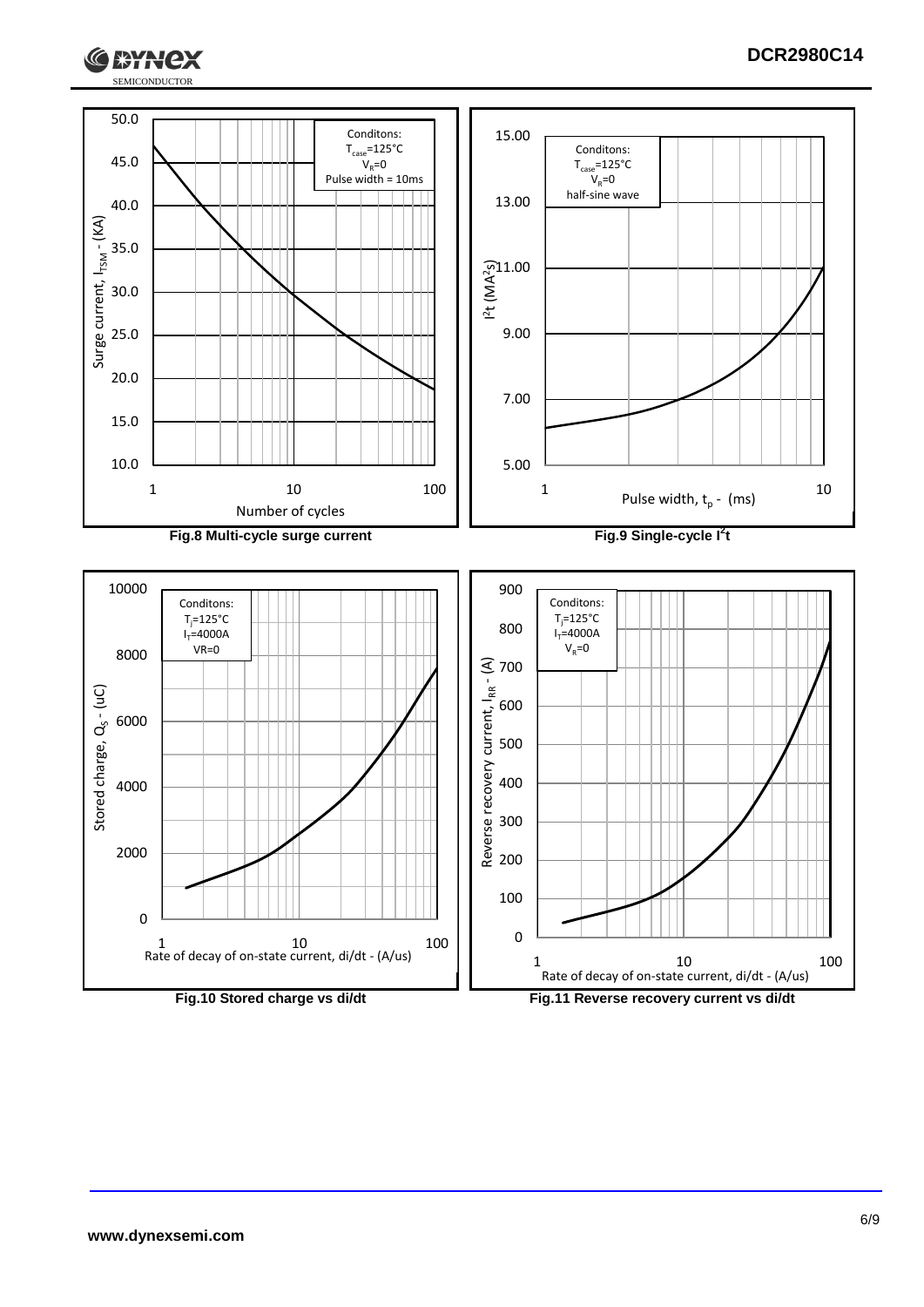

**Fig.12 Gate characteristics**



#### **Fig.13 Gate characteristics**

SEMICONDUCTOR

**RYH**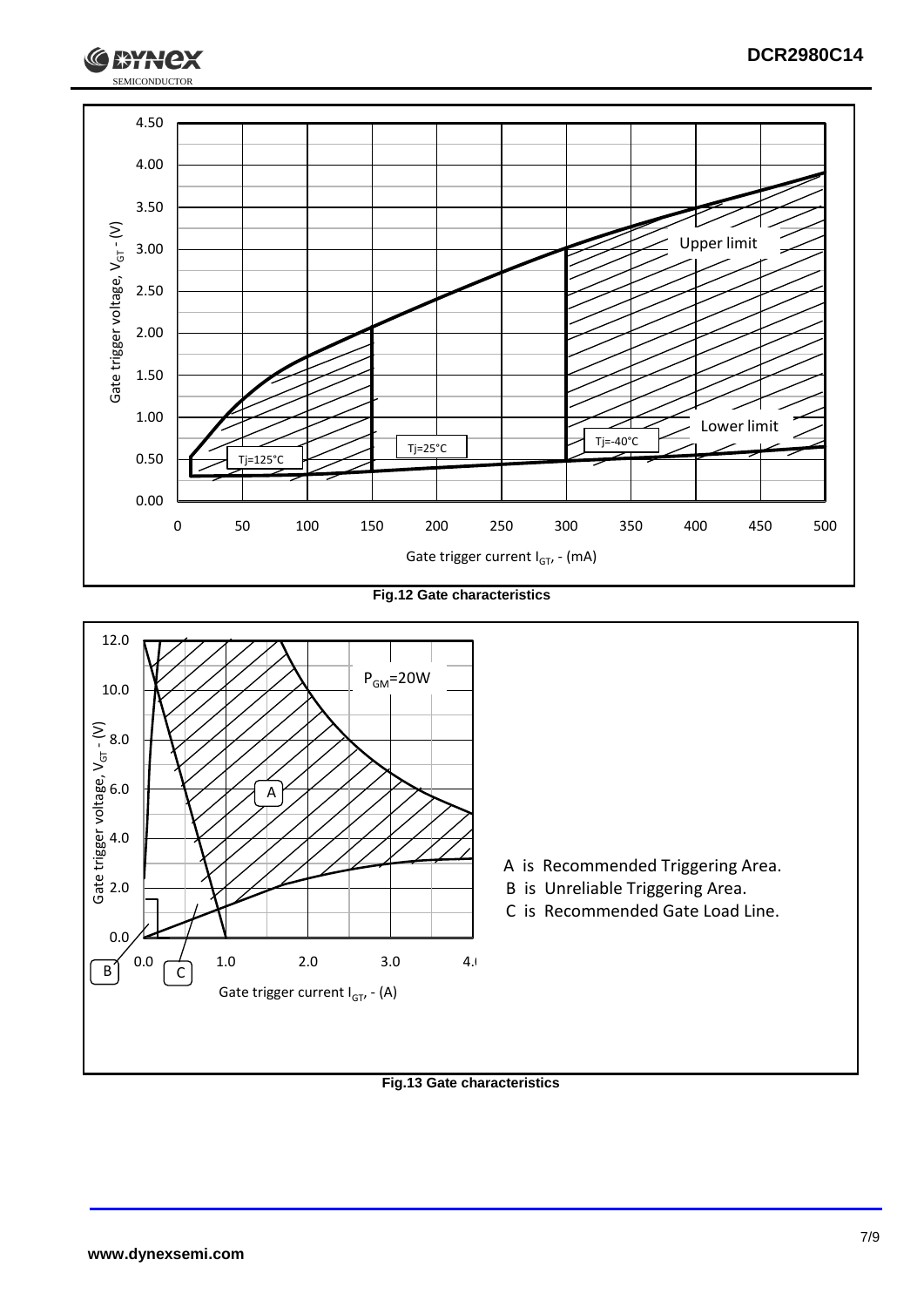

## **PACKAGE DETAILS**

For further package information, please contact Customer Services. All dimensions in mm, unless stated otherwise. DO NOT SCALE.



**Fig.14 Package outline**